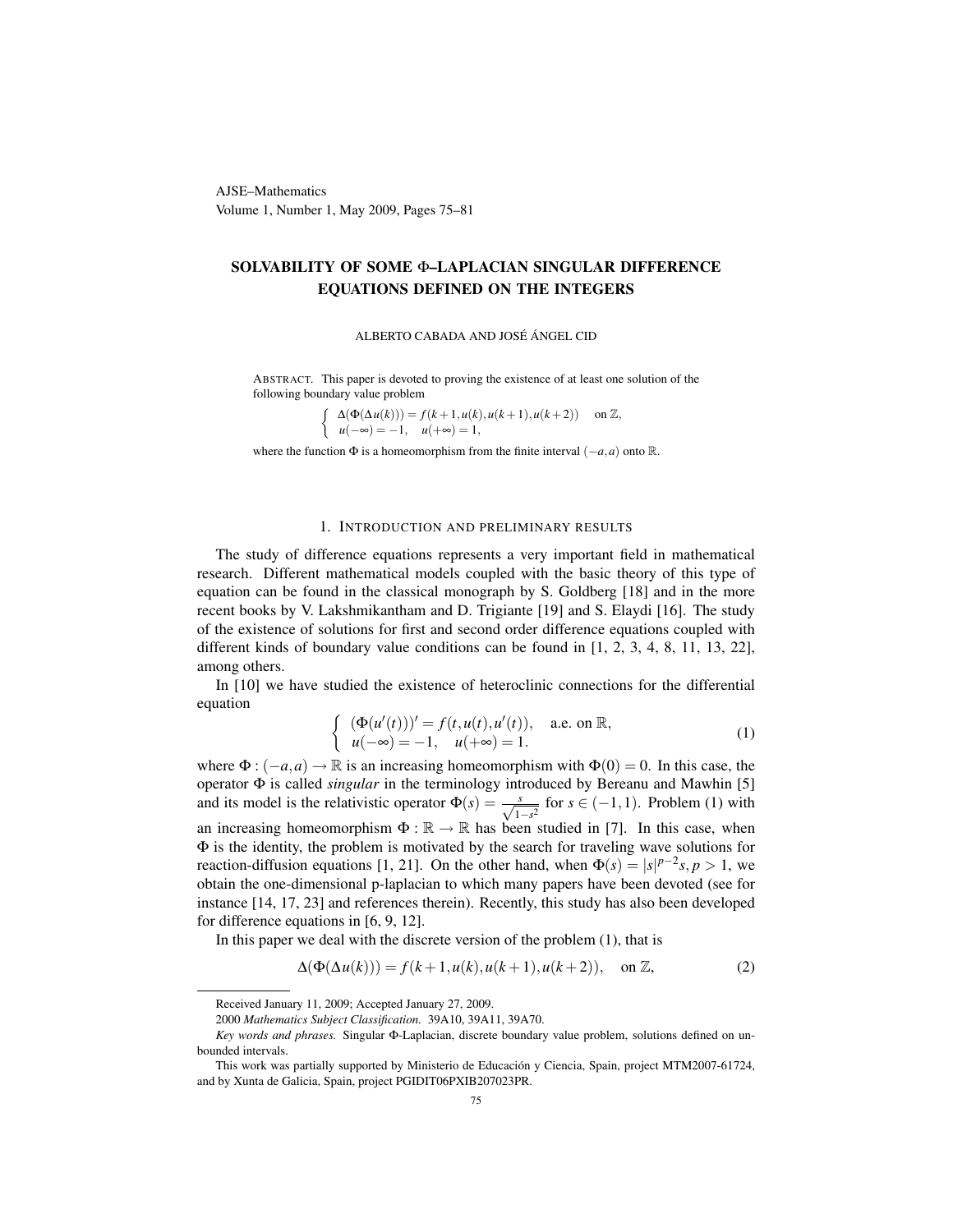#### 76 ALBERTO CABADA AND ANGEL CID

$$
u(-\infty) = -1, \quad u(+\infty) = 1. \tag{3}
$$

In order to prove the existence of a solution we firstly deduce an analogous result to [5, Corollary 1] for discrete problems, namely, the existence of solution for the singular Dirichlet discrete problem in a finite interval for each arbitrary continuous function. By using such a property, we construct a suitable sequence of functions that converges to a solution of our problem.

In the sequel we assume the following:

- (h0)  $\Phi$  : ( $-a$ ,*a*)  $\rightarrow \mathbb{R}$  is an increasing homeomorphism with  $0 < a < +\infty$  (i.e.,  $\Phi$  is singular).
- (f0)  $f : \mathbb{Z} \times \mathbb{R}^3 \to \mathbb{R}$  is continuous and satisfies the symmetry condition

$$
f(k, x, y, z) = -f(-k, -z, -y, -x) \quad \text{for all } k \in \mathbb{Z} \text{ and } (x, y, z) \in \mathbb{R}^3.
$$

- (f1)  $f(k, x, 1, z) = 0 = f(k, x, -1, z)$  for all  $k \in \mathbb{Z}$  and  $(x, z) \in \mathbb{R}^2$ .
- (f2)  $f(k, x, y, z) < 0$  for all  $k \in \{1, 2, ...\}$  and max  $\{|x|, |y|, |z|\} < 1$ . (Moreover for every compact set  $K \subset (0,1)^3$ , there exists  $\kappa \in \mathbb{N}$  and  $h_K : {\kappa, \kappa+1,...} \to \mathbb{R}$ such that

$$
f(k, x, y, z) \le h_K(k)
$$
 for all  $k \ge \kappa$  and  $(x, y, z) \in K$ ,

and

$$
\sum_{s=\kappa}^{+\infty} h_K(s) = -\infty.
$$

A *solution* of (2) – (3) is a function  $u : \mathbb{Z} \to \mathbb{R}$  such that  $\Delta u(k) \in (-a, a)$  for all  $k \in \mathbb{Z}$ and *u* satisfies the difference equation (2) coupled with the boundary conditions (3).

We shall approximate problem  $(2)$ – $(3)$  by problems defined on finite sets. We first prove the uniqueness of solution of the following equation:

$$
\Delta(\Phi(\Delta u(k))) = g(k), \text{ for all } k \in J_n \equiv \{0, ..., n-2\}, \quad u(0) = u(n) = 0. \tag{4}
$$

**Lemma 1.1.** Suppose that  $\Phi$  :  $(-a,a) \to \mathbb{R}$  satisfies (h0). Then, for all  $g : J_n \to \mathbb{R}$  the *Dirichlet problem* (4) *has a unique solution.* (*Notice that in particular*  $\|\Delta u\|_{\infty} < a$ *).* 

*Proof.* By direct computation, one can verify that every solution of Problem (4) satisfies the following equality

$$
u_g(k) = \sum_{j=0}^{k-1} \Phi^{-1} \left( \tau_g + \sum_{s=0}^{j-1} g(s) \right), \quad \text{for all } k \in I_n \equiv \{0, \dots, n\},\tag{5}
$$

 $\tau_g$  being a solution of the following expression

$$
F_g(\tau) := \sum_{j=0}^{n-1} \Phi^{-1} \left( \tau + \sum_{s=0}^{j-1} g(s) \right) = 0.
$$
 (6)

The fact that the function  $F_g : \mathbb{R} \to \mathbb{R}$  has a unique real root is deduced from the following facts:

- (1) The continuity of  $\Phi^{-1}$  implies the continuity of function  $F_g$ .
- (2) Since  $\Phi^{-1}$  is strictly increasing the same holds for function  $F_g$ .
- (3)  $\lim_{s \to \infty} F_g(\tau) = na > 0.$  $\tau \rightarrow +\infty$
- (4)  $\lim_{\tau \to -\infty} F_g(\tau) = -na < 0.$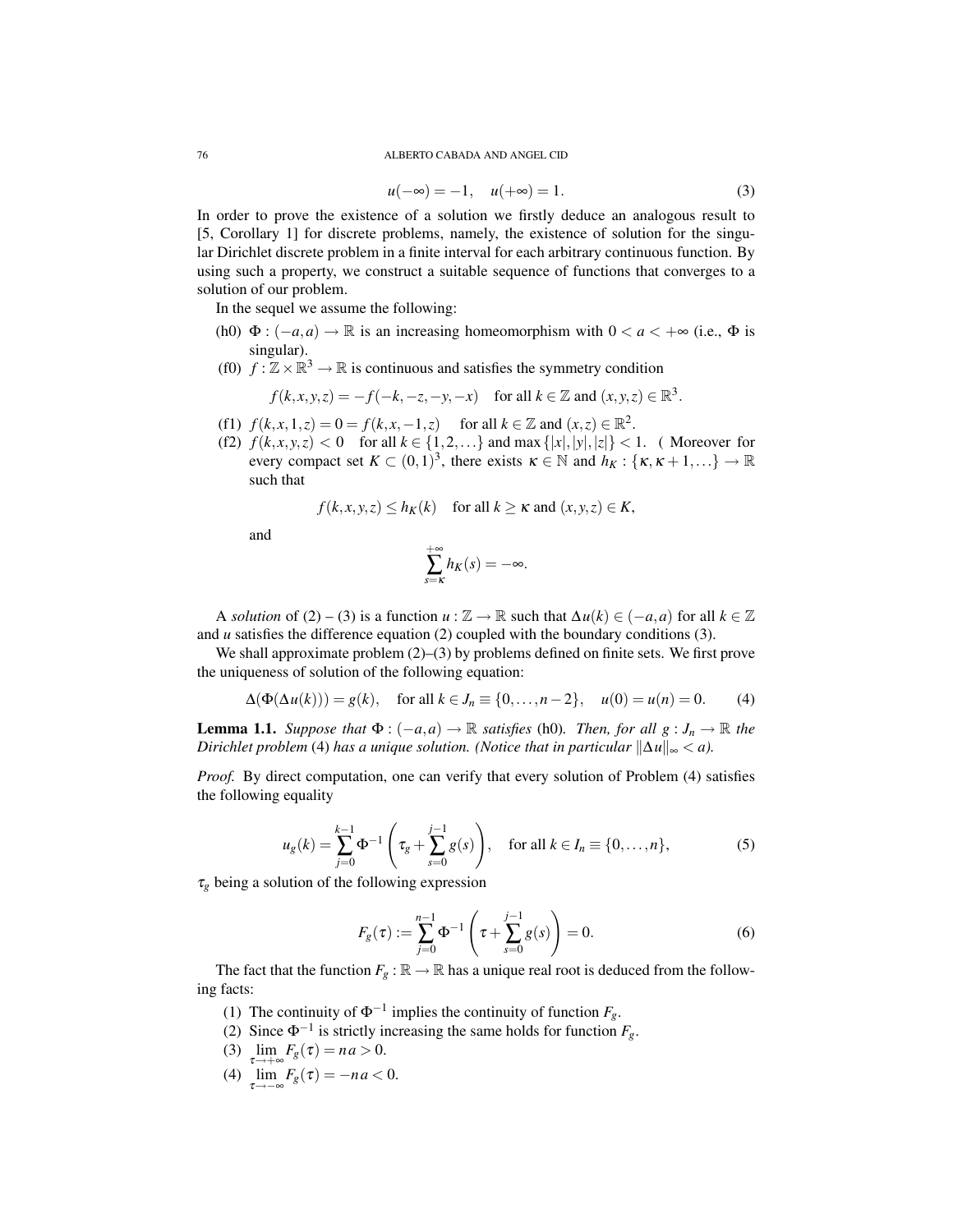It is obvious that the uniqueness of constant  $\tau_g$  is equivalent to the uniqueness of the solution  $u_g$ .

Now we are in a position to prove the analogous result for discrete equations proved by Bereanu and Mawhin in [5, Corollary 1]. The result is the following:

**Theorem 1.2.** *Suppose that*  $\Phi$  :  $(-a, a) \rightarrow \mathbb{R}$  *satisfies* (h0)*. Then, for all continuous functions*  $f: J_n \times \mathbb{R}^3 \to \mathbb{R}$  *the Dirichlet problem* 

$$
\Delta(\Phi(\Delta u(k))) = f(k+1, u(k), u(k+1), u(k+2)), \ k \in J_n, \ u(0) = u(n) = 0,\tag{7}
$$

*has at least one solution. Moreover, any solution of problem* (7) *satisfies that*  $\|\Delta u\|_{\infty} < a$ .

*Proof.* Let  $T: \mathbb{R}^{n+1} \to \mathbb{R}^{n+1}$  defined as

$$
T u(k) = \sum_{j=0}^{k-1} \Phi^{-1} \left( \tau_u + \sum_{s=0}^{j-1} f(s+1, u(s), u(s+1), u(s+2)) \right), k \in I_n,
$$
 (8)

with  $\tau_u$  the unique solution of the following expression

$$
g_u(\tau) := \sum_{j=0}^{n-1} \Phi^{-1} \left( \tau + \sum_{s=0}^{j-1} f(s+1, u(s), u(s+1), u(s+2)) \right) = 0.
$$
 (9)

From Lemma 1.1 we know that operator *T* is well defined and that the fixed points of operator *T* are the solutions of problem (7).

First we prove that operator T is continuous: suppose  $u_m \to u$  in  $\mathbb{R}^{n+1}$  and let  $\tau_m$  be the corresponding value for  $u_m$  given by (9) and  $\tau_u$  associated to *u*. Let us see that  $\lim_{m\to\infty} \tau_m = \tau_u$ . By construction of  $\tau_m$  and  $\tau_u$  we have that for all  $m \in \mathbb{N}$ :

$$
0 = \sum_{j=0}^{n-1} \Phi^{-1} \left( \tau_u + \sum_{s=0}^{j-1} f(s+1, u(s), u(s+1), u(s+2)) \right)
$$
  

$$
= \sum_{j=0}^{n-1} \Phi^{-1} \left( \tau_m + \sum_{s=0}^{j-1} f(s+1, u_m(s), u_m(s+1), u_m(s+2)) \right).
$$
 (10)

Since  $\{u_m\}$  is a convergent sequence to *u* we have that

$$
\{(k+1,u_m(k),u_m(k+1),u_m(k+2)),\,m\in\mathbb{N}\}\cup\{(k+1,u(k),u(k+1),u(k+2))\}
$$

is a compact set in  $J_n \times \mathbb{R}^3$ . As consequence,  $\{f(k+1, u_m(k), u_m(k+1), u_m(k+2))\}_{m \in \mathbb{N}}$ is a bounded sequence in  $\mathbb{R}^{n+1}$  and, from (10) the sequence  $\{\tau_m\}$  is bounded too, and then we conclude that there exists a subsequence  $\{\tau_{m_k}\}$  converging to a real number  $\gamma =$  $\limsup \{\tau_m\}.$ 

Thus, from the continuity of  $\Phi^{-1}$  and *f*, we arrive at

$$
\sum_{j=0}^{n-1} \Phi^{-1}\left(\tau_u + \sum_{s=0}^{j-1} f(s+1, u(s), u(s+1), u(s+2))\right) =
$$
  

$$
\sum_{j=0}^{n-1} \Phi^{-1}\left(\gamma + \sum_{s=0}^{j-1} f(s+1, u(s), u(s+1), u(s+2))\right),
$$

and since  $\Phi^{-1}$  is a strictly increasing function, we conclude that  $\tau_u = \gamma$ .

Analogously, we verify that  $\tau_u = \liminf \{ \tau_m \}.$ 

Now, by the continuity of *f* it follows that

$$
\lim_{m \to \infty} T u_m(k) = T u(k) \quad \text{for all } k \in I_n,
$$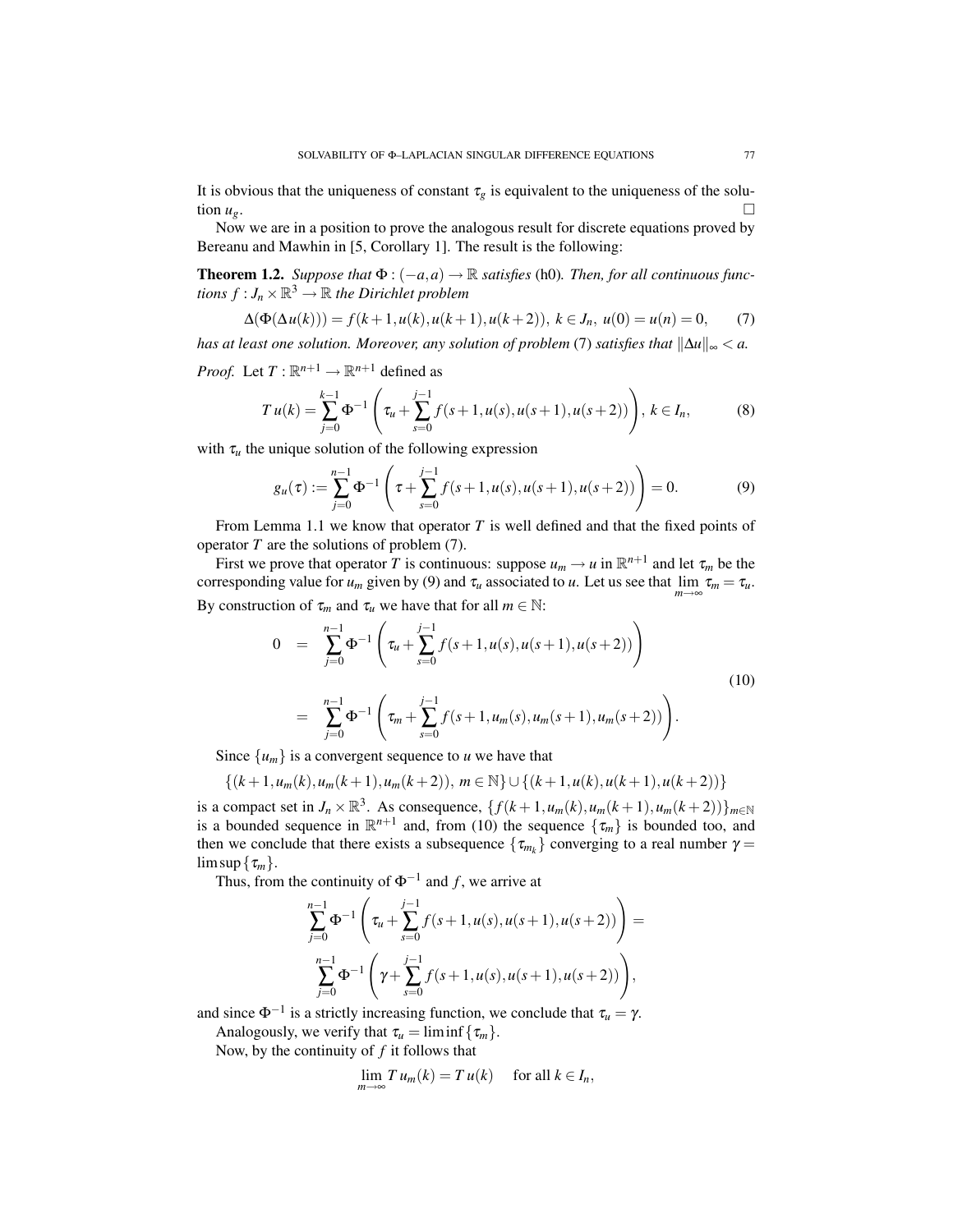which is equivalent to say that *T* is a continuous operator in  $\mathbb{R}^{n+1}$ .

Finally, it is clear that  $||Tu||_{\infty} \le na$  for each  $u \in \mathbb{R}^{n+1}$  and then Brouwer fixed point theorem (see [20]) ensures the existence of at least one fixed point of the operator *T* and, as a consequence, the existence of at least one solution of problem (7).

Notice that, by using expression (8), we have that for all  $k \in I_n$  that

$$
\Delta u(k) = \Phi^{-1}\left(\tau_u + \sum_{s=0}^{j-1} f(s+1, u(s), u(s+1), u(s+2))\right) \in (-a, a).
$$

### 2. MAIN RESULT

Next we prove the solvability of the singular  $\Phi$ –laplacian problem (2)–(3).

Theorem 2.1. *If conditions* (h0), (f0), (f1) *and* (f2) *hold then problem* (2)–(3) *has an odd increasing solution*  $u : \mathbb{Z} \to \mathbb{R}$ .

*Proof.* By the symmetry condition  $(f0)$  it is enough to prove the existence of a solution  $u : \mathbb{N} \to \mathbb{R}$  of (2) satisfying  $u(0) = 0$  and  $\lim_{k \to \infty} u(k) = 1$ , since its odd extension solves  $(2)–(3)$ .

**Claim 1.** *For each*  $n \in \mathbb{N}$  *the Dirichlet boundary value problem* 

$$
\Delta(\Phi(\Delta u(k))) = f(k+1, u(k), u(k+1), u(k+2)), k \in J_n, \quad u(0) = u(n) = 0,\tag{11}
$$

*has a solution*  $u_n: I_n \to \mathbb{R}$  *satisfying*  $0 \le u_n(k) \le 1$  *and*  $\|\Delta u_n\|_{\infty} < a$ .

Let  $\tilde{f}: \mathbb{N} \times \mathbb{R}^3 \to \mathbb{R}$  be defined as

$$
\tilde{f}(k, x, y, z) = \begin{cases} f(k, x, y, z), & \text{if } -1 \le y \le 1 \\ 0, & \text{in other case.} \end{cases}
$$

It is clear, from condition  $(f1)$ , that  $\tilde{f}$  is a continuous function. On the other hand, for each  $n \in \mathbb{N}$  the modified problem

$$
\Delta(\Phi(\Delta u(k))) = \tilde{f}((k+1, u(k), u(k+1), u(k+2)), u(0) = 0 = u(n),
$$

has by Theorem 1.2 a solution  $u_n: I_n \to \mathbb{R}$  with  $\|\Delta u_n\|_{\infty} < a$ .

If there is  $k_0$  ∈ {1,...,*n*−1} such that  $u(k_0) > 1$  then, from the definition of  $\tilde{f}$ , we arrive at

$$
\Delta u(k_0-1)=\Delta u(k_0).
$$

So, by recurrence, we deduce that if  $\Delta u(k_0) \ge 0$  then  $u(k) \ge u(k_0) > 1$  for all  $k \in \Delta$ {*k*0,...,*n*}. In case ∆*u*(*k*0) < 0 holds we deduce that *u*(*k*) ≥ *u*(*k*0) > 1 for all *k* ∈ {0,..., *k*0}. In both cases we attain a contradiction with  $u_n(0) = 0 = u_n(n)$ .

Analogously, we deduce that  $u_n(k) \geq -1$  for all  $k \in I_n$  and then  $u_n$  is a solution of (11). On the other hand, if  $\Delta u(0) < 0$  condition (*f*2) implies that  $u_n(k) < 0$  for all  $k \in I_n$ , which is again a contradiction. Therefore  $0 \le u_n(k) \le 1$ .

**Claim 2.** *There exists a bounded nondecreasing solution u* :  $\mathbb{N} \to \mathbb{R}$  of (2) such that  $u(0) =$ 0 *and*  $0 \le u(k) \le 1$ .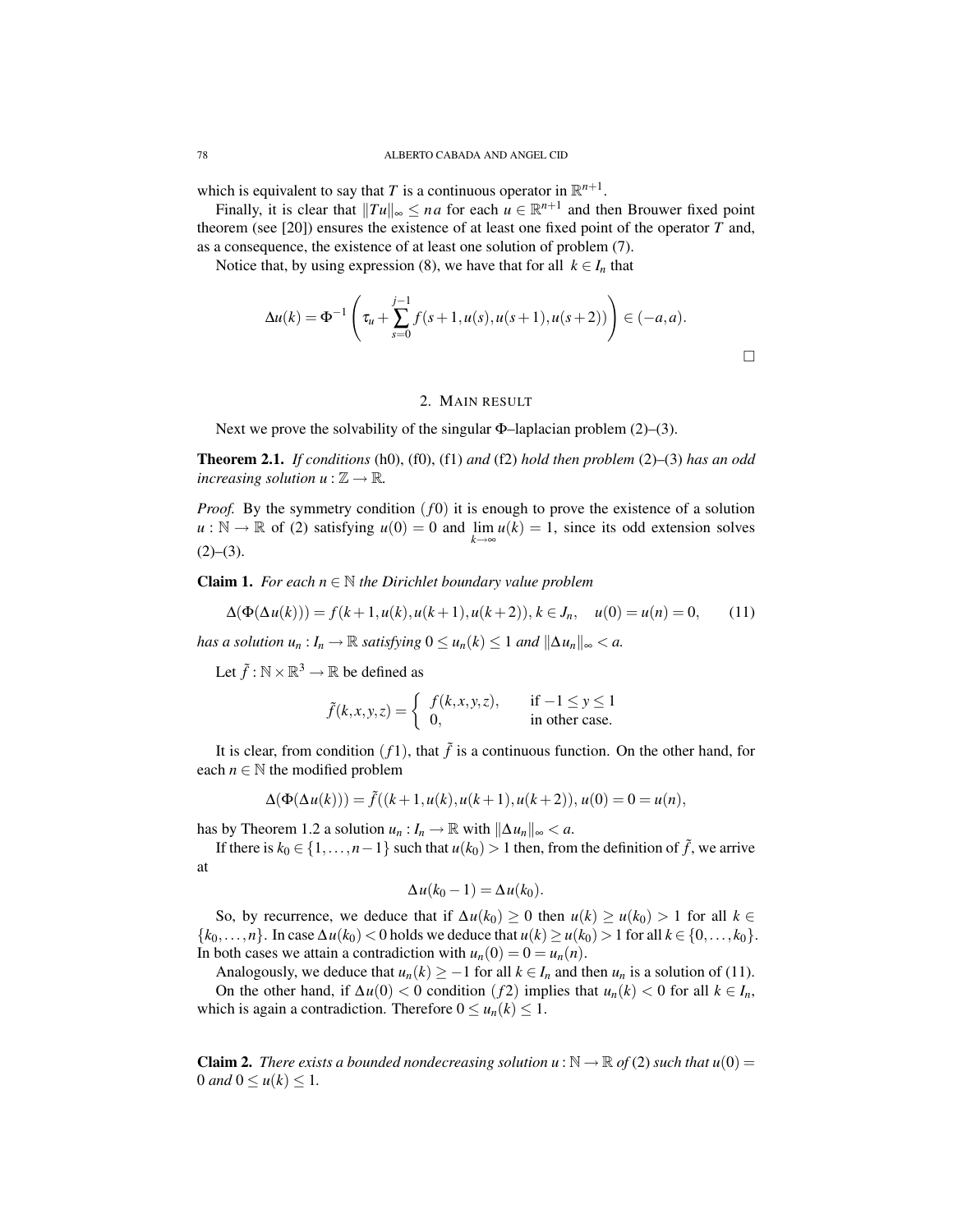Since  $u_n$  is uniformly bounded, it is easy to prove that a subsequence of  $u_n$  converges uniformly on finite subsets to a solution  $u : \mathbb{N} \to \mathbb{R}$  of (2).

Clearly  $u(0) = 0$  and  $0 \le u(k) \le 1$  for all  $k \in \mathbb{N}$ . As consequence of condition (f2) we have that  $\Delta(\Phi(\Delta u(k))) \leq 0$ , i. e.,  $\Delta u$  is a nonincreasing function.

If there is *k*<sup>0</sup> ∈ N such that ∆*u*(*k*0) < 0 then we deduce that ∆*u*(*k*) ≤ ∆*u*(*k*0) < 0 for all *k* ≥ *k*<sub>0</sub> and consequently  $\lim_{h \to 0} u(k) = -\infty$ , a contradiction. Thus  $\Delta u(k) \ge 0$  for all  $k \ge 0$  and then *u* is nondecreasing in  $\mathbb{N}$ .

**Claim 3.**  $\lim_{k \to +\infty} \Delta u(k) = 0$ .

Since  $\Delta u$  is decreasing there exists  $\lim_{k \to +\infty} \Delta u(k) \in \mathbb{R} \cup \{-\infty\}$ . But as *u* is bounded, we deduce that  $\lim_{k \to +\infty} \Delta u(k) = 0$ .

**Claim 4.**  $\lim_{k \to +\infty} u(k) = 1$ .

Since *u* is nondecreasing and bounded there exists  $\lim_{k \to +\infty} u(k) = l \in (0, 1]$ . Suppose that *l* < 1. From (*f* 2) and the facts that  $0 \le u(k) \le l < 1$  and  $\lim_{k \to +\infty} \Delta u(k) = 0$ , it follows that there exists a related  $\kappa > 0$  for which  $0 < \Delta u(\kappa) < 1$  and a  $h_K$  (for some suitable compact set  $K \subset (0,1)^3$  such that

$$
\Delta(\Phi(\Delta u(k))) = f(k+1, u(k), u(k+1), u(k+2)) \le h_K(k+1) \quad \text{for all } k \ge \kappa,
$$
  
and 
$$
\sum_{\substack{s=\kappa+1\\ \text{But in this case}}}^{\infty} h_K(s) = -\infty.
$$
  

$$
\lim_{k \to \infty} \Phi(\Delta u(k)) = -\infty
$$

and then

an

$$
\lim_{k \to \infty} \Delta u(k) = -a < 0,
$$

which is a contradiction. Thus  $l = 1$  and the proof finishes.

**Example 2.2.** Let  $m, n, p \in \mathbb{N}$  be given. Consider the problem

$$
\begin{cases} \Delta \left( \frac{\Delta u(k)}{\sqrt{1 - (\Delta u(k))^2}} \right) = k^{2l+1} (u(k))^{2m+1} (u(k)^{2p} - 1)^n (u(k+2))^{2m+1}, \quad \text{on } \mathbb{Z}, \\ u(-\infty) = -1, \quad u(+\infty) = 1, \end{cases}
$$

where  $\Phi(s) = \frac{s}{\sqrt{1-s^2}}$  for all  $s \in (-1,1)$  and  $f(k, x, y, z) = k^{2l+1} x^{2m+1} (y^{2p} - 1)^n z^{2m+1}$ .

Clearly conditions of Theorem 2.1 are fulfilled and so its solvability is guaranteed.

## **REFERENCES**

- [1] R. Agarwal and D. O'Regan, Infinite interval problems for differential, difference and integral equations, Kluwer Academic, Dordrecht, 2001.
- [2] C. Bereanu and J. Mawhin, Periodic solutions of first order nonlinear difference equations, Rend. Sem. Mat. Univ. Politec. Torino 65 (2007), 17–33.
- [3] C. Bereanu and J. Mawhin, Existence and multiplicity results for periodic solutions of nonlinear difference equations, J. Differ. Equations Appl. 12 (2006), 677–695.
- [4] C. Bereanu and J. Mawhin, Existence and multiplicity results for nonlinear second order difference equations with Dirichlet boundary conditions, Math. Bohem. 131 (2006), 145–160.
- [5] C. Bereanu and J. Mawhin, Existence and multiplicity results for some nonlinear problems with singular Φ–Laplacian, J. Differential Equations 243 (2007), 536–557.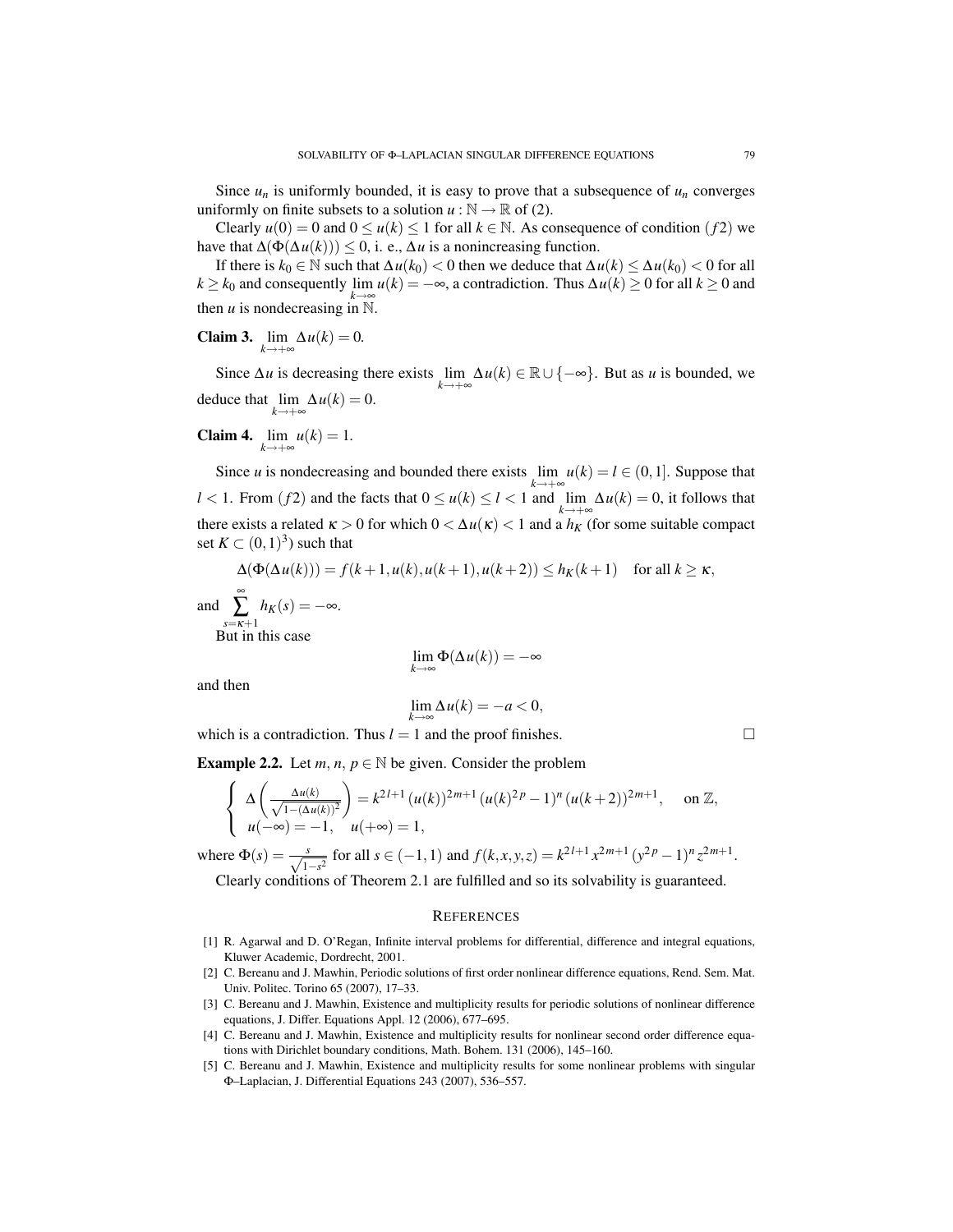#### 80 ALBERTO CABADA AND ANGEL CID

- [6] C. Bereanu and H. Thompson, Periodic solutions of second order nonlinear difference equations with discrete Φ–Laplacian, J. Math. Anal. Appl. 330 (2007), 1002–1015.
- [7] B. Bianconi and F. Papalini, Non-autonomous boundary value problems on the real line, Discrete Contin. Dynam. Systems 15 (2006), 759–776.
- [8] A. Cabada, The method of lower and upper solutions for periodic and anti-periodic difference equations, Electron. Trans. Numer. Anal. 27 (2007), 13–25.
- [9] A. Cabada, Extremal solutions for the difference Φ–Laplacian problem with nonlinear functional boundary conditions, Advances in difference equations, III, Comput. Math. Appl. 42 (2001), 593–601.
- [10] A. Cabada and J. Cid, Heteroclinic solutions for non-autonomous boundary value problems with singular Φ–Laplacian operators, to appear in Discrete Contin. Dyn. Syst., suppl., Proceedings of the 7th AIMS International Conference on Dynamical Systems, Differential Equations and Applications, 2009.
- [11] A. Cabada and V. Otero-Espinar, Fixed sign solutions of second-order difference equations with Neumann boundary conditions, Advances in difference equations, IV, Comput. Math. Appl. 45 (2003), 1125–1136.
- [12] A. Cabada and V. Otero-Espinar, Existence and comparison results for difference Φ-Laplacian boundary value problems with lower and upper solutions in reverse order, J. Math. Anal. Appl. 267 (2002), 501–521.
- [13] A. Cabada, V. Otero-Espinar and R. Pouso, Existence and approximation of solutions for first-order discontinuous difference equations with nonlinear global conditions in the presence of lower and upper solutions, Comput. Math. Appl. 39 (2000), 21–33.
- [14] A. Cabada, P. Habets and R. Pouso, Optimal existence conditions for Φ–Laplacian equations with upper and lower solutions in the reversed order, J. Differential Equations 166 (2000), 385–401.
- [15] H. Dang and S. Oppenheimer, Existence and uniqueness results for some nonlinear boundary value problems, J. Math. Anal. Appl. 198 (1996), 35–48.
- [16] S. Elaydi, An introduction to difference equations, Undergraduate Texts in Mathematics, Springer-Verlag, New York, 1996.
- [17] C. Fabry and R. Manásevich, Equations with a  $p$ –Laplacian and an asymmetric nonlinear term, Discrete Contin. Dynam. Syst. 7 (2001), 545–557.
- [18] S. Goldberg, Introduction to difference equations, New York, John Wiley & Sons, 1960.
- [19] V. Lakshmikantham and D. Trigiante, Theory of difference equations. Numerical methods and applications, Mathematics in Science and Engineering, 181. Academic Press, Inc., Boston, MA, 1988.
- [20] N. Lloyd, Degree Theory, Cambridge Univ. Press., 73, Cambridge, 1978.
- [21] C. Marcelli and F. Papalini, Heteroclinic connections for fully non-linear non-autonomous second-order differential equations, J. Differential Equations 241 (2007), 160–183.
- [22] F. M. Atici and G. Guseinov, Positive periodic solutions for nonlinear difference equations with periodic coefficients, J. Math. Anal. Appl., 232 (1999), 166–182.
- [23] M. del Pino, P. Drábek and R. Manásevich, The Fredholm alternative at the first eigenvalue for the one dimensional *p*–Laplacian, J. Differential Equations 151 (1999), 386–419.

UNIVERSITY OF SANTIAGO DE COMPOSTELA, DEPARTMENT OF MATHEMATICAL ANALYSIS, 15782 SANTIAGO DE COMPOSTELA, GALICIA, SPAIN.

*E-mail address*: alberto.cabada@usc.es

UNIVERSITY OF JAÉN, DEPARTMENT OF MATHEMATICS, CAMPUS LAS LAGUNILLAS, 23071 JAÉN, SPAIN.

*E-mail address*: angelcid@ujaen.es